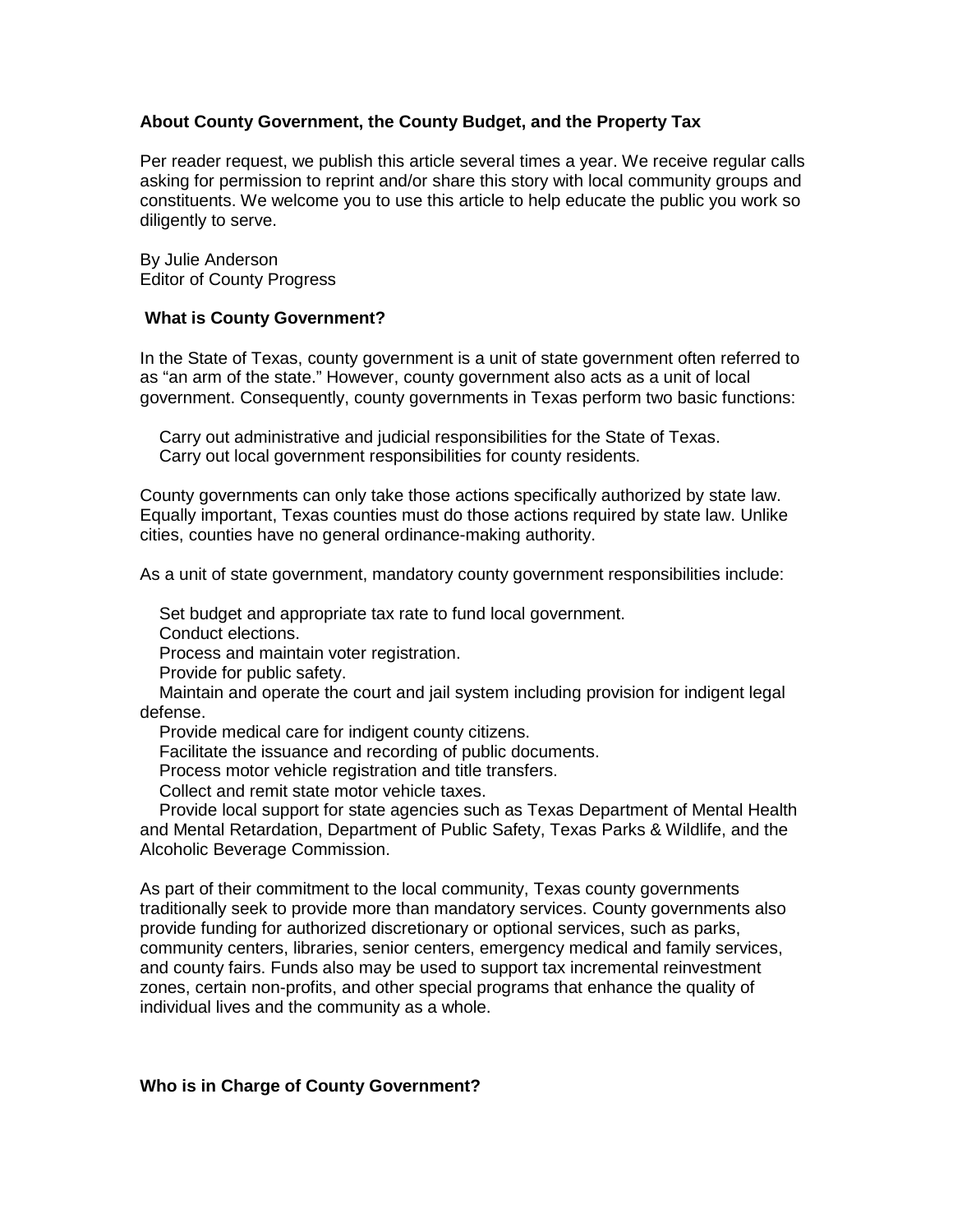County government is governed by the County Commissioners Court, comprised of one County Judge and four County Commissioners. A major responsibility of the Commissioners Court relates to setting the county budget. In counties with a population under 225,000, the County Judge serves as budget officer of the Commissioners Court. During budget development, the Judge and the Commissioners consider the funding necessary for county offices to carry out their mandatory duties. The Commissioners Court must fund these responsibilities first before deciding which discretionary services to provide.

## **Who Pays for County Government?**

The taxpayer funds the majority of county government via the property tax, or ad valorem tax, which is the largest revenue source for Texas counties. About half of Texas' 254 counties also receive funding from a local county sales tax, which when adopted allowed them to lower their property tax rate.

According to the Texas Constitution, the county cannot levy a tax rate in excess of \$.80 per \$100 of property value for the county's general fund, permanent improvement fund, road and bridge fund and jury fund. On top of the \$.80, the county is authorized to levy a \$.15 road and bridge tax and a \$.30 farm-to-market road/flood control tax; however, these taxes are subject to voter approval. In addition, counties on the Gulf of Mexico can levy a special tax for construction of sea walls, breakwaters, or sanitary purposes, not to exceed \$.50 per \$100 valuation. Counties are also authorized by several statutes to levy certain special purpose taxes. However, these taxes when combined with the general fund tax may not total more than \$.80 per \$100 assessed valuation. Property tax rates across the state are as varied as the counties themselves, with some counties hovering in the 20- to 30-cent range and others approaching or even reaching the maximum 80 cents.

In addition to the property tax and county sales tax, counties rely on fines and fees; intergovernmental revenue such as federal and state grants, contractual money, and statutory money from the State of Texas; miscellaneous revenues or transfers; and interest. However, the property tax is the most significant funding source.

Sometimes, the State of Texas provides counties the necessary funds to administer state-mandated services. However, this is not always the case. When the State of Texas requires a service of a county but does not provide the necessary funding, this is called an "unfunded mandate," whereby the county is forced to produce the necessary funding on its own. This can present a challenge to counties when working on the county budget, and could impact the final property tax rate.

The property tax rate is determined after county properties are appraised.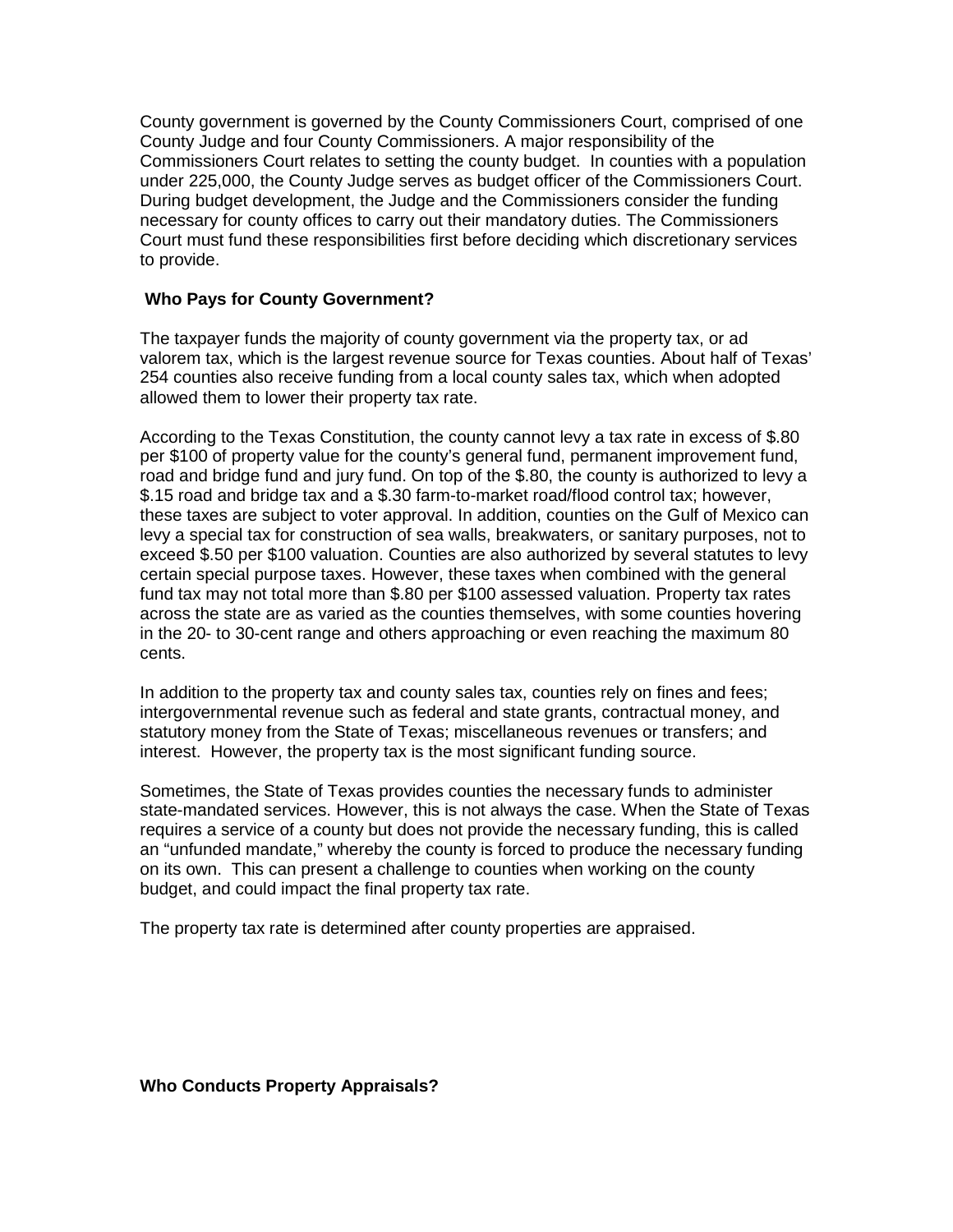Property appraisals are conducted by appraisal districts, which are charged with identifying and listing the value of all property in the county for taxation. The appraisal district is not part of the city, county or school district. Rather the appraisal district is an independent government. While state law created "centralized" appraisal districts, many counties retain the word "county" in their title, sometimes creating the perception that appraisal districts are part of county government. Again, appraisal districts are not a part of county government.

After identifying, listing, and appraising all taxable property within the county, the appraisal district certifies the tax roll. When the roll is certified, it means the property value has been agreed to or has not been challenged by the property owner. The Commissioners Court is not involved in any portion of the appraisal process.

# **How Does the County Set the Tax Rate?**

The Commissioners Court approves the budget and sets the tax rate on the appraised properties to help fund the county budget and service any county debt.

Beginning in early August, taxing units take the first step toward adopting a tax rate by calculating and publishing the effective and rollback tax rates.

- Effective tax rate. The effective tax rate is a calculated rate that would provide the taxing unit with about the same amount of revenue it received in the year before on properties taxed in both years. If property values rise, the effective tax rate will go down and vice versa. The effective tax rate is a starting place. Commissioners Courts review how much money they required the previous year and determine if they need more or less.
- Rollback tax rate. The rollback rate is a calculated maximum rate allowed by law without voter approval. The rollback rate provides the taxing unit with about the same amount of tax revenue it spent the previous year for day-today operations, plus an extra 8 percent increase for those operations, in addition to sufficient funds to pay debts in the coming year. If a unit adopts a tax rate higher than the rollback rate, voters in the unit can circulate a petition calling for an election to limit the size of the tax increase.
- Actual tax rate. Commissioners Courts set the tax rate based on how much money they will need to fund the county budget and service any county debt. In some cases, this may be the calculated effective tax rate or the rollback rate, but not necessarily so.

A concept called "truth in taxation" requires the taxing entity to post proposed tax rates and conduct hearings if the proposed rate brings in any additional revenue to the entity.